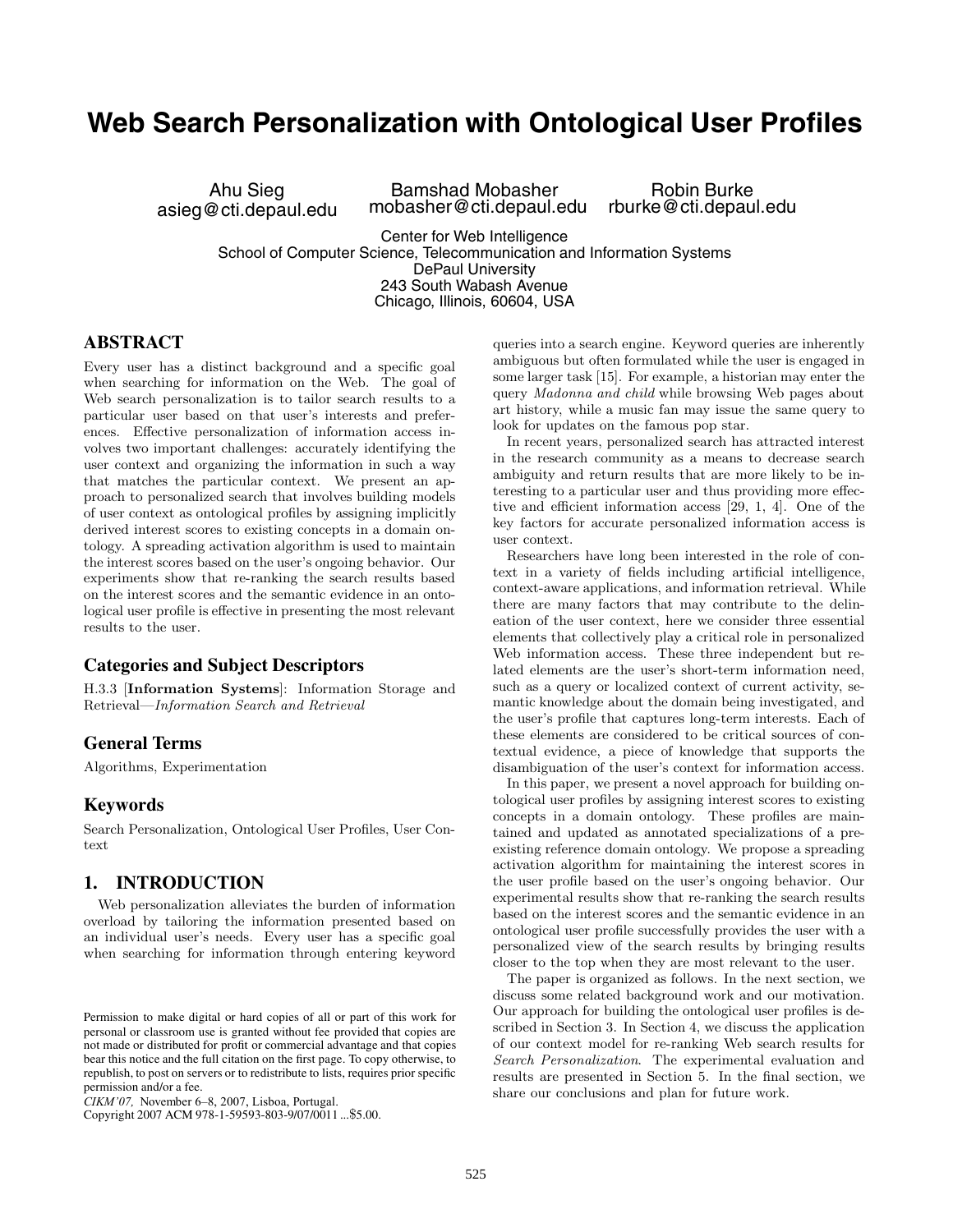# **2. BACKGROUND AND MOTIVATION**

This section includes related work and introduces the terminology we will use throughout the remainder of this paper.

# **2.1 Related Work**

Despite their popularity, users' interactions with Web search engines can be characterized as one size fits all [3]. The representation of user preferences, search context, or the task context is generally non-existent in most search engines [16]. Allan et al. [3] define the problem of *contextual retrieval* as follows: "Combine search technologies and knowledge about query and user context into a single framework in order to provide the most appropriate answer for a user's information needs."

Effective personalization of information access involves two important challenges: accurately identifying the user context and organizing the information in such a way that matches the particular context. Since the acquisition of user interests and preferences is an essential element in identifying the user context, most personalized search systems employ a *user modeling* component.

Recent studies show that users often start browsing through pages that are returned by less precise queries which are cognitively easy to construct. Since the users are reluctant to specify their underlying intent and search goals, personalization must pursue techniques that leverage implicit information about the user's interests [27, 33].

*Google Personalized Search*<sup>1</sup> builds a user profile by means of implicit feedback where the system adapts the results according to the search history of the user. Many systems employ search personalization on the client-side by re-ranking documents that are suggested by an external search engine [30, 18] such as Google. Since the analysis of the pages in the result list is a time consuming process, these systems often take into account only the top ranked results. Also, only the snippets associated with each page in the search results is considered as opposed to the entire page content.

One increasingly popular method to mediate information access is through the use of ontologies [12]. Researchers have attempted to utilize ontologies for improving navigation effectiveness as well as personalized Web search and browsing, specifically when combined with the notion of automatically generating semantically enriched ontology-based user profiles [34]. Our research follows recent ontology-based personalized search approaches [10, 22] in utilizing the *Open Directory Project (ODP)*<sup>2</sup> taxonomy as the Web topic ontology.

The ODP is the largest and most comprehensive Web directory, which is maintained by a global community of volunteer editors. The ODP taxonomy is used as the basis for various research projects in the area of Web personalization [7, 35].

Liu et al. [17] utilize the first three levels of the ODP for learning profiles as bags of words associated with each category. The user's query is mapped into a small set of categories as a means to disambiguate the words in the query. The Web search is then conducted based on the user's original query and the set of categories. As opposed to using a set of categories, Chirita et al. [6] utilize the documents stored locally on a desktop PC for personalized query expansion. The query terms are selected for Web search by adapting summarization and natural language processing techniques to extract keywords from locally stored desktop documents.

Hyperlink-based approaches have also been explored as a means to personalize Web search. In Persona [32], the well-known *Hyperlink Induced Topic Selection (HITS)* algorithm [5] is enhanced with an interactive query scheme utilizing the Web taxonomy provided by the ODP to resolve the meaning of a user query.

Considerable amount of Web personalization research aims at enhancing the original PageRank algorithm. In *Personalized Page Rank* [14], a set of personalized hub pages with high PageRank is needed to drive the personalized rank values. In order to automate the hub selection in *Personalized Page Rank*, a set of user collected bookmarks is utilized in a ranking platform called *PROS* [8].

Instead of computing a single global PageRank value for every page, the *Topic-Sensitive PageRank* [13] approach tailors the PageRank values based on the 16 main topics listed in the Open Directory. Multiple *Topic-Sensitive PageRank* values are computed off-line. Using the similarity of the topics to the query, a linear combination of the topic-sensitive ranks are employed at run-time to determine more accurately which pages are truly the most important with respect to a particular query. This approach is effective only if the search engine can estimate the suitable topic for the query and the user. Thus, Qui and Cho [21] extend the topic-sensitive method to address the problem of automatic identification of user preferences and interests.

# **2.2 Terminology**

The notion of *context* may refer to a diverse range of ideas depending on the nature of the work being performed. Previous work defines context by using a fixed set of attributes such as location, time or identities of nearby individuals or objects, as is commonly done in ubiquitous computing [26]. In this section, we define more precisely what we mean by *context* and other related terminology used in the paper.

- **Context:** The representation of a user's intent for information seeking. We propose to model a user's information access context by seamlessly integrating knowledge from the immediate and past user activity as well as knowledge from a pre-existing ontology as an explicit representation of the domain of interest. In our framework, *context* is implicitly defined through the notion of ontological user profiles, which are updated over time to reflect changes in user interests. This representation distinguishes our approach from previous work which depends on the *context* information to be explicitly defined.
- **Ontology:** An ontology is an explicit specification of concepts and relationships that can exist between them. When the knowledge of a domain is represented in a declarative formalism, the set of objects that can be represented is called the universe of discourse. This set of objects, and the describable relationships among them, are reflected in the representational vocabulary with which a knowledge-based program represents knowledge [11]. The set of relations such as subsumption *is-a* and meronymy *part-of* describe the semantics of the domain. Rather than creating our own ontology, we choose to base our reference ontology on an exist-

<sup>1</sup>http://www.google.com/psearch

<sup>2</sup>http://www.dmoz.org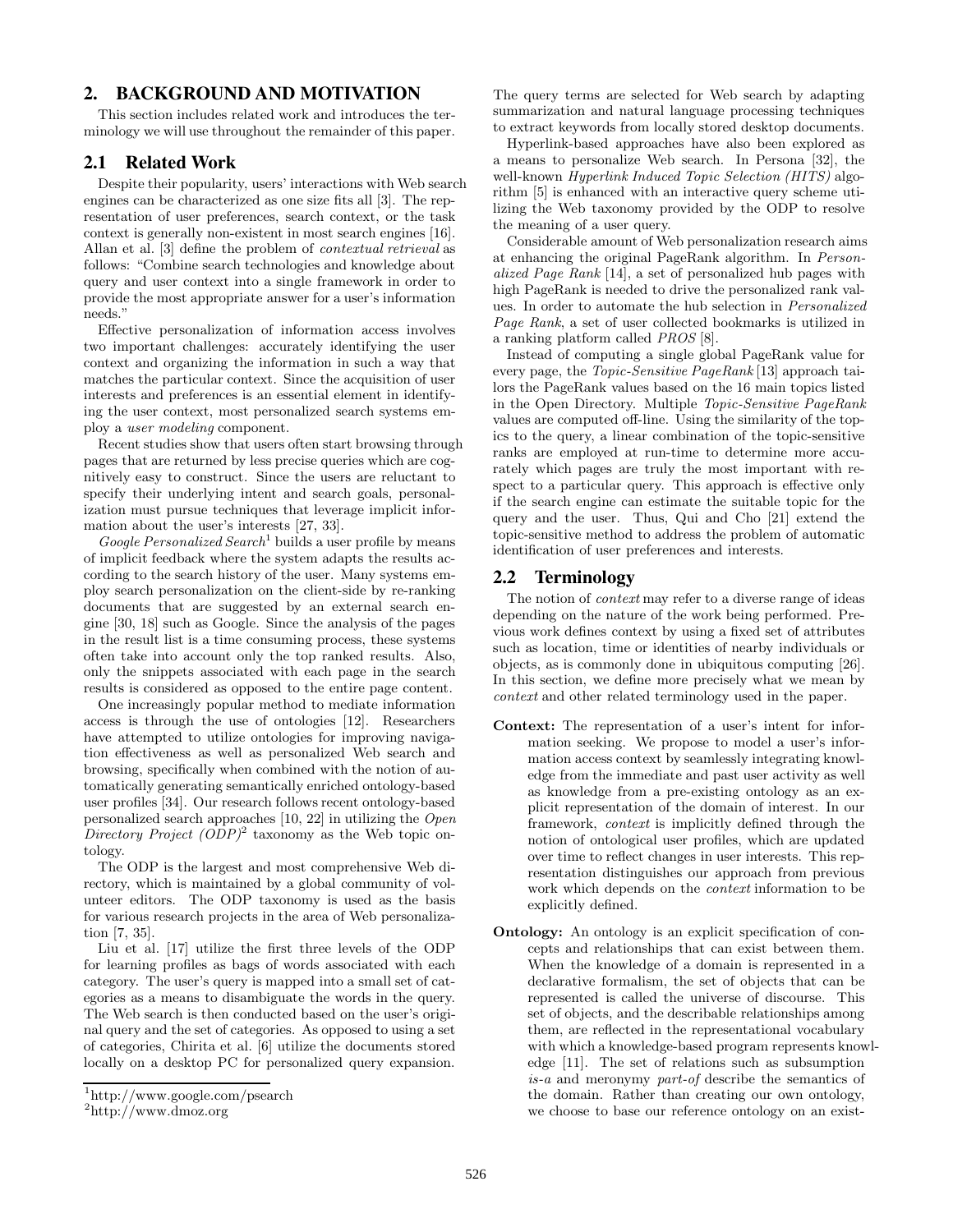

**Figure 1: Ontological User Profile as the Context Model**

ing hierarchical taxonomy; a tree-like structure that organizes Web content into pre-defined topics.

**Query:** A search query that comprises of one or more keywords.

# **3. ONTOLOGIES FOR WEB PERSONALIZATION**

Our goal is to utilize the user context to personalize search results by re-ranking the results returned from a search engine for a given query. Our unified context model for a user is represented as an instance of a reference domain ontology in which concepts are annotated by *interest scores* derived and updated implicitly based on the user's information access behavior. We call this representation an *ontological user profile*.

Since semantic knowledge is an essential part of the user context, we use a domain ontology as the fundamental source of semantic knowledge in our framework. An ontological approach to user profiling has proven to be successful in addressing the *cold-start problem* in recommender systems where no initial information is available early on upon which to base recommendations [19]. When initially learning user interests, systems perform poorly until enough information has been collected for user profiling. Using ontologies as the basis of the profile allows the initial user behavior to be matched with existing concepts in the domain ontology and relationships between these concepts.

Trajkova and Gauch [34] calculate the similarity between the Web pages visited by a user and the concepts in a domain ontology. After annotating each concept with a weight based on an accumulated similarity score, a user profile is created consisting of all concepts with non-zero weights.

In our approach, the purpose of using an ontology is to identify topics that might be of interest to a specific Web user. Therefore, we define our ontology as a hierarchy of topics, where the topics are utilized for the classification and categorization of Web pages. The hierarchical relationship among the concepts is taken into consideration for building the ontological user profile as we update the annotations for existing concepts using spreading activation.

#### **3.1 Ontological User Profiles**

The Web search personalization aspect of our research is built on the previous work in ARCH [28]. In ARCH, the initial query is modified based on the user's interaction with a concept hierarchy which captures the domain knowledge. This domain knowledge is utilized to disambiguate the user context.

In the present framework, the *user context* is represented using an *ontological user profile*, which is an annotated instance of a reference ontology. Figure 1 depicts a high-level picture of our proposed context model based on an *ontological user profile*. When disambiguating the context, the domain knowledge inherent in an existing reference ontology is called upon as a source of key domain concepts.

Each ontological user profile is initially an instance of the reference ontology. Each concept in the user profile is annotated with an *interest score* which has an initial value of one. As the user interacts with the system by selecting or viewing new documents, the ontological user profile is updated and the annotations for existing concepts are modified by spreading activation. Thus, the *user context* is maintained and updated incrementally based on user's ongoing behavior.

Accurate information about the user's interests must be collected and represented with minimal user intervention. This can be done by passively observing the user's browsing behavior over time and collecting Web pages in which the user has shown interest. Several factors, including the frequency of visits to a page, the amount of time spent on the page, and other user actions such as bookmarking a page can be used as bases for heuristics to automatically collect these documents [9].

#### **3.2 Representation of Reference Ontology**

Our current implementation uses the *Open Directory Project*, which is organized into a hierarchy of topics and Web pages that belong to these topics. We utilize the Web pages as training data for the representation of the concepts in the reference ontology. The textual information that can get extracted from Web pages explain the semantics of the concepts and is learned as we build a term vector representation for the concepts.

We create an aggregate representation of the reference ontology by computing a term vector  $\vec{n}$  for each concept n in the concept hierarchy. Each concept vector represents, in aggregate form, all individual training documents indexed under that concept, as well as all of its subconcepts.

We begin by constructing a global dictionary of terms extracted from the training documents indexed under each concept. A stop list is used to remove high frequency, but semantically non-relevant terms from the content. Porter stemming [20] is utilized to reduce words to their stems. Each document  $d$  in the training data is represented as a term vector  $\vec{d} = \langle w_1, w_2, ..., w_k \rangle$ , where each term weight,  $w_i$ , is computed using term frequency and inverse document frequency [25]. Specifically,  $w_i = tf_i * \log(N/n_i)$ , where  $tf_i$  is the frequency of term  $i$  in document  $d$ ,  $N$  is the total number of documents in the training set, and n*<sup>i</sup>* is the number of documents that contain term i. We further normalize each document vector, so that  $\vec{d}$  represents a term vector with unit length.

The aggregate representation of the concept hierarchy can be described more formally as follows. Let  $S(n)$  be the set of subconcepts under concept  $n$  as non-leaf nodes. Also, let  ${d_1^n, d_2^n, ..., d_{k_n}^n}$  be the individual documents indexed under concept n as leaf nodes.  $Docs(n)$ , which includes of all of the documents indexed under concept  $n$  along with all of the documents indexed under all of the subconcepts of  $n$  is defined as:

$$
Docs(n) = [\bigcup_{n' \in S(n)} Docs(n')] \cup \{d_1^n, d_2^n, ..., d_{k_n}^n\}
$$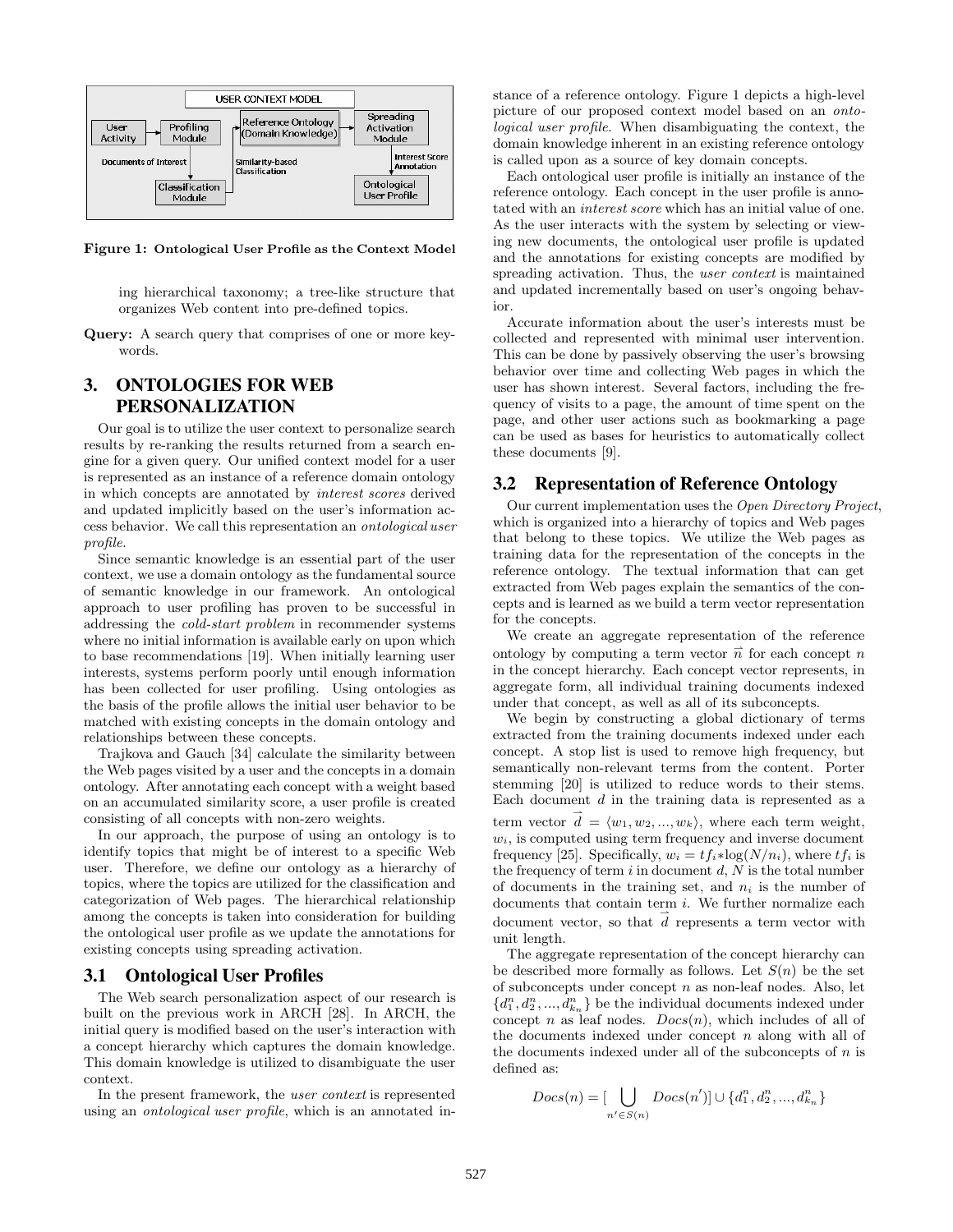

**Figure 2: Portion of an Ontological User Profile where Interest Scores are updated based on Spreading Activation**

The concept term vector  $\vec{n}$  is then computed as:

$$
\vec{n} = \left[\sum_{d \in Docs(n)} \vec{d}\right] / |Docs(n)|
$$

Thus,  $\vec{n}$  represents the centroid of the documents indexed under concept  $n$  along with the subconcepts of  $n$ . The resulting term vector is normalized into a unit term vector.

#### **3.3 Context Model**

Figure 2 depicts a portion an ontological user profile corresponding to the node *Music*. The interest scores for the concepts are updated with spreading activation using an input term vector.

Each node in the ontological user profile is a pair,  $\langle C_j, IS(C_j) \rangle$ , where  $C_j$  is a concept in the reference ontology and  $IS(C_j)$ is the interest score annotation for that concept. The input term vector represents the active interaction of the user, such as a query or localized context of current activity.

Based on the user's information access behavior, let's assume the user has shown interest in *Dixieland Jazz*. Since the input term vector contains terms that appear in the term vector for the *Dixieland* concept, as a result of spreading activation, the interest scores for the *Dixieland*, *Jazz*, *Styles*, and *Music* concepts get incremented whereas the interest score for *Blues* gets decreased. The *Spreading Activation* algorithm and the process of updating the interest scores are discussed in detail in the next section.

#### **3.4 Learning Profiles by Spreading Activation**

We use *Spreading Activation* to incrementally update the *interest score* of the concepts in the user profiles. Therefore, the ontological user profile is treated as the semantic network and the interest scores are updated based on activation values.

Traditionally, the spreading activation methods used in information retrieval are based on the existence of maps specifying the existence of particular relations between terms or concepts [24]. Alani et al. [2] use spreading activation to search ontologies in Ontocopi, which attempts to identify communities of practice in a particular domain. Spreading activation has also been utilized to find related concepts in an ontology given an initial set of concepts and corresponding initial activation values [23].

In our approach, we use a very specific configuration of spreading activation, depicted in Algorithm 1, for the sole purpose of maintaining *interest scores* within a user profile. We assume a model of user behavior can be learned through the passive observation of user's information access activity and Web pages in which the user has shown interest in can automatically be collected for user profiling.

The algorithm has an initial set of concepts from the ontological user profile. These concepts are assigned an initial activation value. The main idea is to activate other concepts following a set of weighted relations during propagation and at the end obtain a set of concepts and their respective activations.

As any given concept propagates its activation to its neighbors, the weight of the relation between the origin concept and the destination concept plays an important role in the amount of activation that is passed through the network. Thus, a one-time computation of the weights for the relations in the network is needed. Since the nodes are organized into a concept hierarchy derived from the domain ontology, we compute the weights for the relations between each concept and all of its subconcepts using a measure of containment. The containment weight produces a range of values between zero and one such that a value of zero indicates no overlap between the two nodes whereas a value of one indicates complete overlap.

The weight of the relation w*is* for concept i and one of its subconcepts s is computed as  $w_{is} = \frac{\vec{n}_i \cdot \vec{n}_s}{\vec{n}_i \cdot \vec{n}_i}$ , where  $\vec{n}_i$  is the term vector for concept i and  $\vec{n}_s$  is the term vector for subconcept s. Once the weights are computed, we process the weights again to ensure the total sum of the weights of the relations between a concept and all of its subconcepts equals to 1.

The algorithm considers in turn each of the documents assumed to represent the current context. For each iteration of the algorithm, the initial activation value for each concept in the user profile is reset to zero. We compute a term vector for each document d*<sup>i</sup>* and compare the term vector for d*<sup>i</sup>* with the term vectors for each concept  $C_i$  in the user profile using a cosine similarity measure. Those concepts with a similarity score,  $sim(d_i, C_j)$ , greater than zero are added in a priority queue, which is in a non-increasing order with respect to the concepts' activation values.

The activation value for concept  $C_j$  is assigned to  $IS(C_j)$ \*  $sim(d_i, C_i)$ , where  $IS(C_i)$  is the existing interest score for the specific concept. The concept with the highest activation value is then removed from the queue and processed. If the current concept passes through restrictions, it propagates its activation to its neighbors. The amount of activation that is propagated to each neighbor is proportional to the weight of the relation. The neighboring concepts which are activated and are not currently in the priority queue are added to queue, which is then reordered.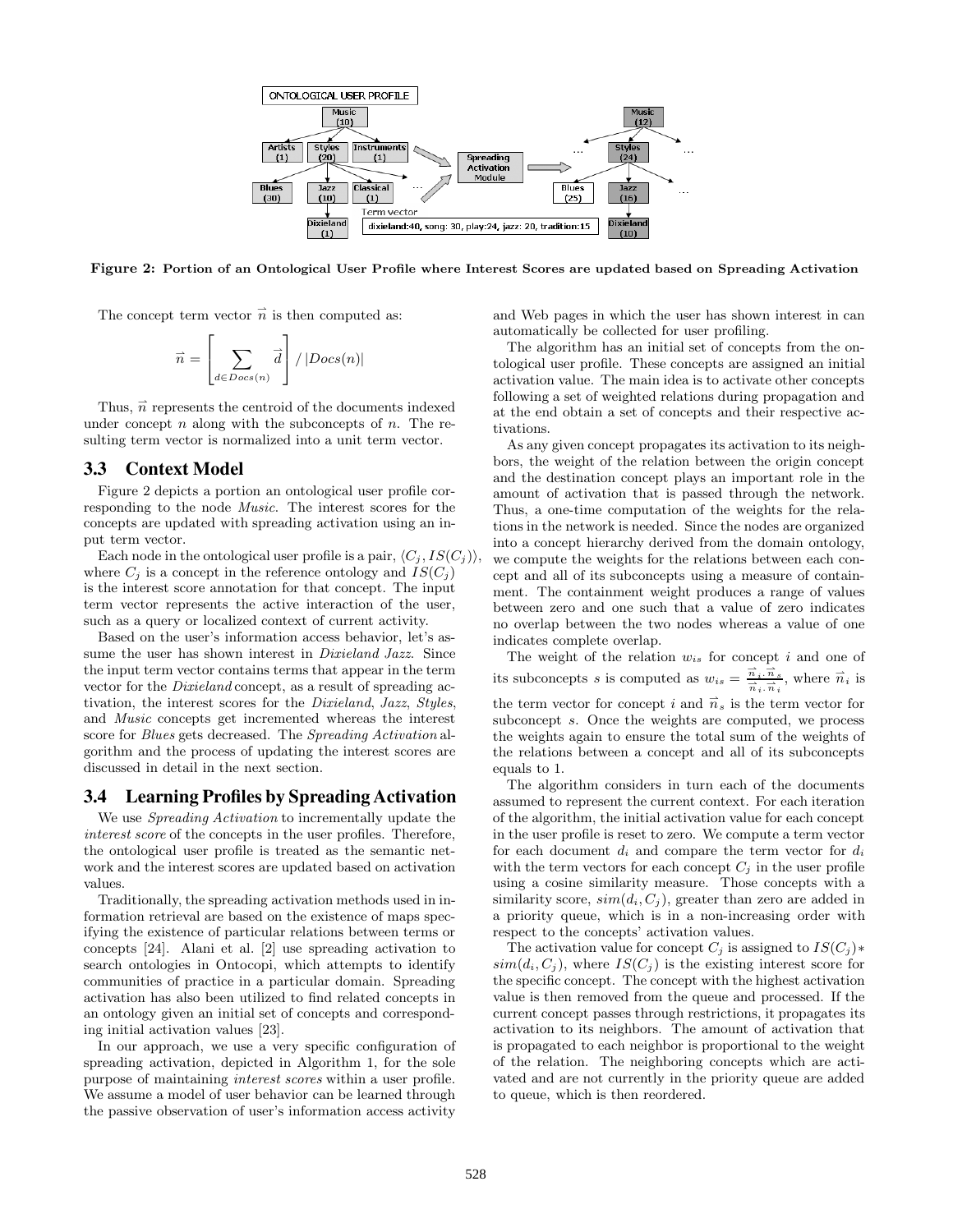



The process repeats itself until there are no further concepts to be processed in the priority queue. The neighbors for the spreading concept are considered to be the linked concepts. For a given spreading concept, we can ensure the algorithm processes each edge only once by iterating over the linked concepts only one time. The order of the iteration over the linked concepts does not affect the results of activation. The linked concepts that are activated are added to the existing priority queue, which is then sorted with respect to activation values.

**Input**: Ontological user profile concepts with updated activation values

**Output**: Ontological user profile concepts with updated interest scores  $CON = \{C_1, ..., C_n\}$ , concepts with interest scores

IS(C*j*)*, interest score* C*j*.Activation*, activation value resulting from Spreading Activation* k*, constant*  $n = 0$ ; **foreach**  $C_j \in CON$  **do**<br> **i**  $IS(C_j) = IS(C_j) + C_j$ . Activation;  $n = n + (IS(C<sub>j</sub>))^{2}$ ; // sum of squared interest scores  $n = \sqrt{n}$ ; // square root of sum of squared interest scores **end**  $$  $IS(C_j) = (IS(C_j) * k)/n; // normalize to constant length$ 

**Algorithm 2**: Algorithm for the Normalization and Updating of Interest Scores in the Ontological User Profile



#### **Figure 3: Personalized Web Search based on Ontological User Profiles**

The interest score for each concept in the ontological user profile is then updated using Algorithm 2. First the resulting activation value is added to the existing interest score. The interest scores for all concepts are then treated as a vector, which is normalized to a unit length using a pre-defined constant, k, as the length of the vector. Rather than gradually increasing the interest scores, we utilize normalization so that the interest scores can get decremented as well as getting incremented. The concepts in the ontological user profile are updated with the normalized interest scores.

## **4. SEARCH PERSONALIZATION**

Our goal is to utilize the user context to personalize search results by re-ranking the results returned from a search engine for a given query. Figure 3 displays our approach for search personalization based on ontological user profiles.

Assuming an ontological user profile with interest scores exists and we have a set of search results, Algorithm 3 is utilized to re-rank the search results based on the interest scores and the semantic evidence in the user profile.

```
Input: Ontological user profile with interest scores and a set of
        search results
Output: Re-ranked search results
CON = \{C_1, ..., C_n\}, concepts with interest scores
IS(C_j), interest score<br>R = \{d_1, ..., d_n\}, search results from query q
foreach d_i \in R do
    Calculate sim(d_i, q);
    maxSim = 0;
    foreach C_j \in CON do
        Calculate sim(d_i, C_j);
        if sim(d_i, C_j) \geq maxSim then
            (Concept)c = C<sub>i</sub>;maxSim = sim(d_i, C_j);end
    end
    Calculate sim(q, c);
    if IS(c) > 1 then
         rankScore(d_i) = IS(c) * \alpha * sim(d_i, q) * sim(q, c);else
     rankScore(d_i) = IS(c) * sim(d_i, q) * sim(q, c);end
end
Sort R based on rankScore;
          Algorithm 3: Re-ranking Algorithm
```
A term vector  $\vec{r}$  is computed for each document  $r \in R$ , where  $R$  is the set of search results for a given query. The term weights are obtained using the *tf.idf* formula described earlier. To calculate the rank score for each document, first the similarity of the document and the query is computed using a cosine similarity measure. Then, we compute the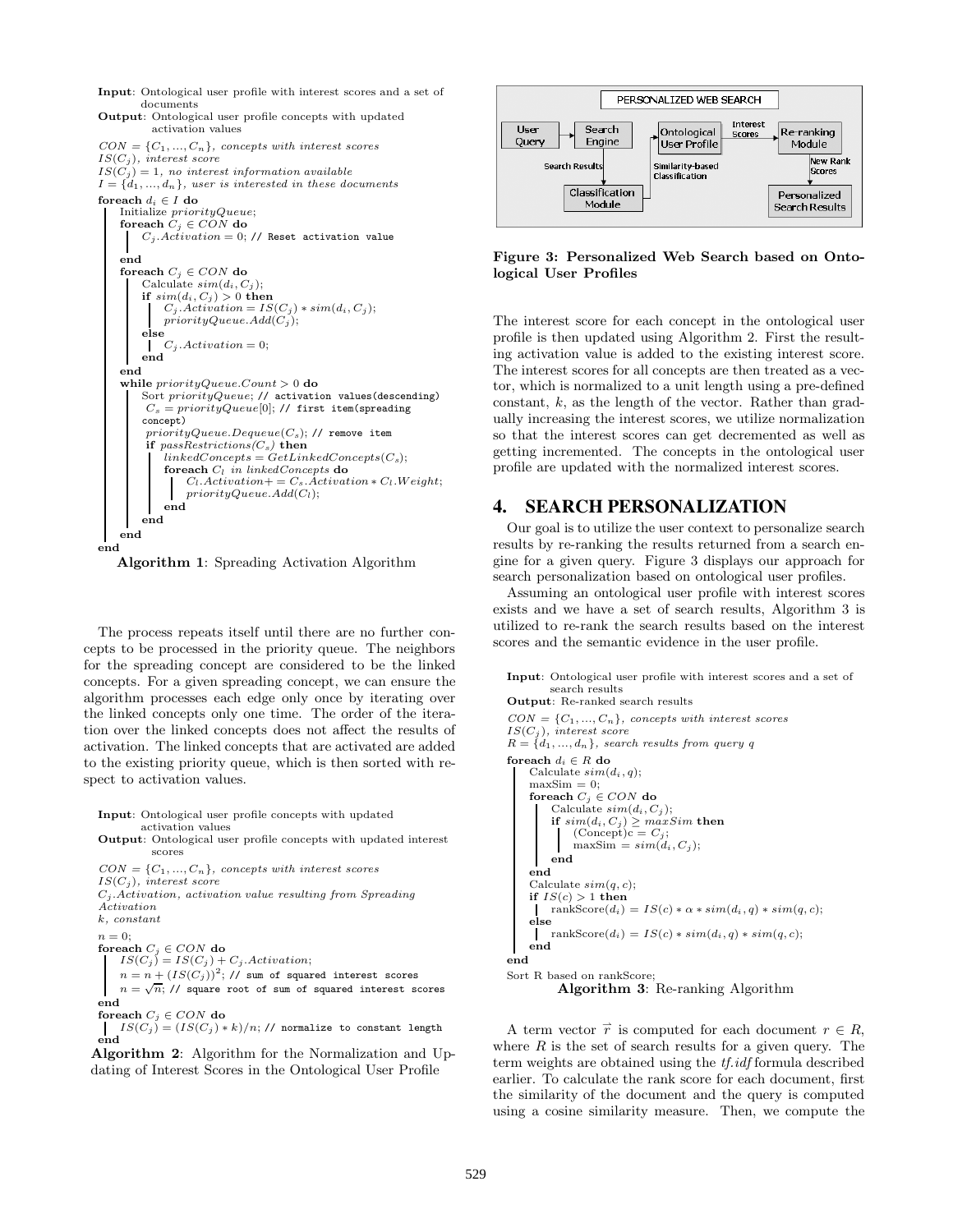similarity of the document with each concept in the user profile to identify the best matching concept.

Once the best matching concept is identified, a rank score is assigned to the document by multiplying the interest score for the concept, the similarity of the document to the query, and the similarity of the specific concept to the query. If the interest score for the best matching concept is greater than one, it is further boosted by a tuning parameter  $\alpha$ . Once all documents have been processed, the search results are sorted in descending order with respect to this new rank score.

# **5. EXPERIMENTAL EVALUATION**

Our experimental evaluation is designed to address three particular questions:

- Do the interest scores for individual concepts in the ontological profile converge?
- Do the changes in interest scores accurately reflect user interest in specific topics?
- Can the semantic evidence provided by the ontological profiles be used to effectively re-rank Web search results to present the user with a personalized view?

Since the queries of average Web users tend to be short and ambiguous [31], our goal is to demonstrate that re-ranking based on ontological user profiles can help in disambiguating the user's intent particularly when such queries are used.

#### **5.1 Experimental Metrics**

For the user profile convergence experiments, we employ two statistical measures; the arithmetic mean (average) and variance. We compute the average interest scores so that we can demonstrate the average rate of increase converges as a result of updating the ontological user profiles over time. Also, we utilize variance in order to measure how the interest scores are spread around the mean as a result of incremental updates. Our results are discussed in Section 5.3.

For the personalized search experiments, we measure the effectiveness of re-ranking in terms of *Top-n Recall* and *Topn Precision*. For example, at  $n = 100$ , the top 100 search results are included in the computation of recall and precision, whereas at  $n = 90$ , only the top 90 results are taken into consideration.

Starting with the top one hundred results and going down to top ten search results, the values for *n* include  $n =$ {100, 90, 80, 70, ..., 10}. The *Top-n Recall* is computed by dividing the number of relevant documents that appear within the top *n* search results at each interval with the total number of relevant documents for the given concept.

Top-n Recall = 
$$
\frac{\text{# of relevant retrieved within } n}{\text{total } \text{# of relevant documents}}
$$

We also compute the *Top-n Precision* at each interval by dividing the number of relevant documents that appear within the top *n* results with *n*.

Top-n Precision = 
$$
\frac{\text{\# of relevant retrieved within } n}{n}
$$

# **5.2 Experimental Data Sets**

As of December 2006, the *Open Directory* contained more than 590,000 concepts. For experimental purposes, we use a branching factor of four with a depth of six levels in the hierarchy. Our experimental data set contained 563 concepts in the hierarchy and a total of 10,226 documents that were indexed under various concepts.

The indexed documents were pre-processed and divided into three separate sets including a *training set*, a *test set*, and a *profile set*. For all of the data sets, we kept track of which concepts these documents were originally indexed under in the hierarchy. The *training set* was utilized for the representation of the reference ontology, the *profile set* was used for spreading activation, and the *test set* was utilized as the document collection for searching.

The *training set* consisted of 5041 documents which were used for the one-time learning of the reference ontology. The concept terms and corresponding term weights were computed using the formula described in the Representation of Reference Ontology section.

A total of 3067 documents were included in the *test set*, which were used as the document collection for performing our search experiments. Depending on the search query, each document in our collection can be treated as a signal or a noise document. The signal documents are those documents relevant to a particular concept that should be ranked high in the search results for queries related to that concept. The noise documents are those documents that should be ranked low or excluded from the search results.

The *test set* documents that were originally indexed under a specific concept and all of its subconcepts were treated as signal documents for that concept whereas all other test set documents were treated as noise. In order to create an index for the signal and noise documents, a *tf.idf* weight was computed for each term in the document collection using the global dictionary of the reference ontology.

The *profile set* consisted of 2118 documents, which were treated as a representation of specific user interest for a given concept to simulate ontological user profiles. As we performed the automated experiments for each concept/query, only the profile documents that were originally indexed under that specific concept were utilized to build an ontological user profile by updating the interest scores with the spreading activation algorithm.

#### **5.3 Experimental Methodology and Results**

In this section, we provide our methodology and results for two independent but related aspects of our experimental evaluation. One aspect is to demonstrate user profile convergence. The second aspect of our evaluation is to design experiments to demonstrate the effectiveness of our approach for search personalization.

#### *5.3.1 User Profile Convergence*

With the user profile convergence experiments, our goal is to demonstrate that the rate of increase in interest scores stabilizes over incremental updates. Every time a new Web page, which the user has shown interest in, is processed via spreading activation, the interest scores for the concepts in the ontological user profile are updated.

Initially, the interest scores for the concepts in the profile will continue to change. However, once enough information has been processed for profiling, the amount of change in in-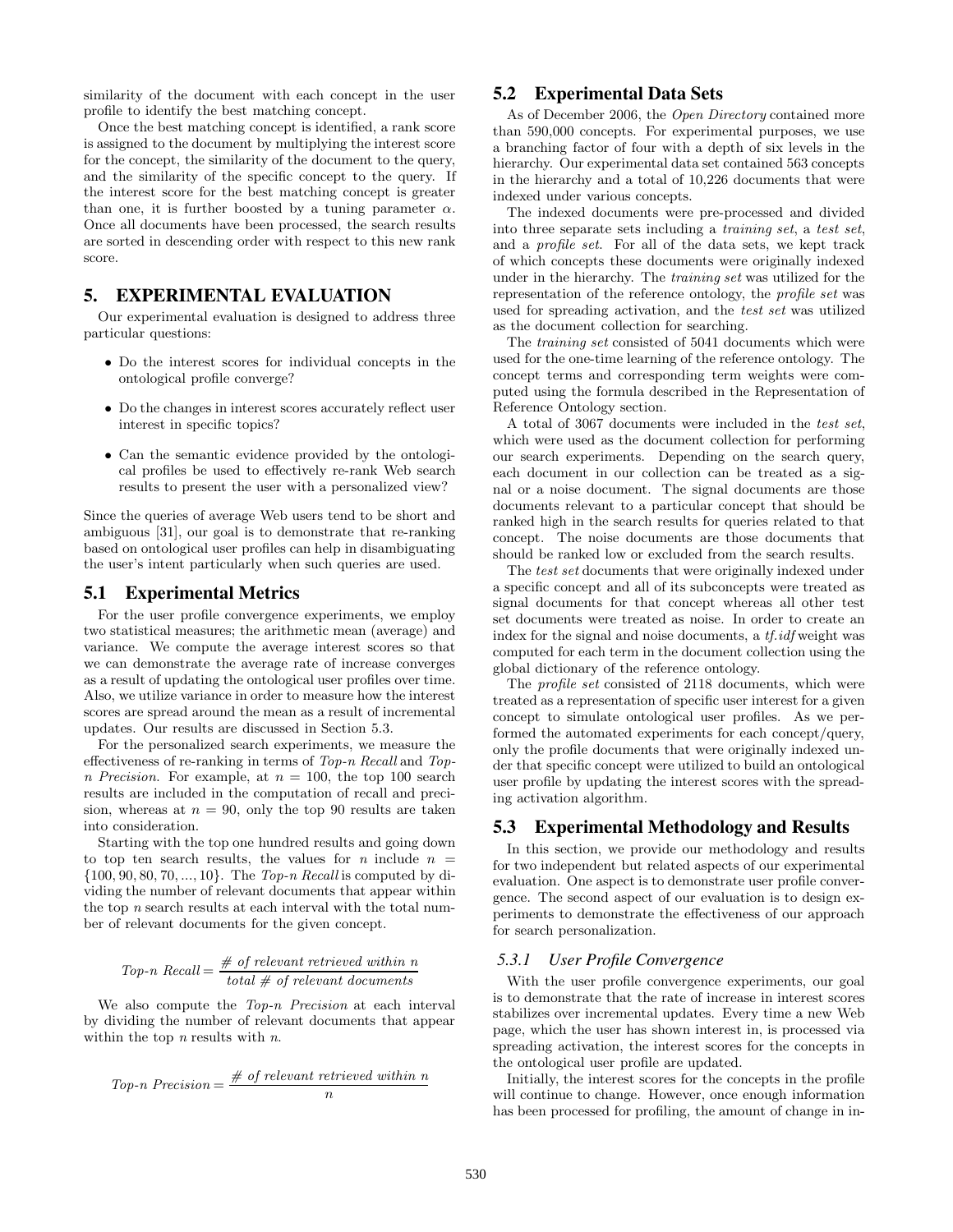

**Figure 4: The average rate of increase and average variance in** *Interest Scores* **as a result of incremental updates.**

terest scores should decrease. Our expectation is that eventually the concepts with the highest interest scores should become relatively stable. Therefore, these concepts will reflect the user's primary interests.

To evaluate the user profile convergence, we used a single profile document for each concept and utilized that document as the input for the spreading activation algorithm for 25 rounds. We utilized the documents in the *profile set* for this experiment. For each concept, we used a profile document that was originally indexed under that specific concept, which we refer to as the signal concept.

Our methodology was as follows. We started with a given signal document and used a profile document to spread activation. As described in Section 3.4, after the propagation through the entire network is completed, the interest scores are normalized and updated. We recorded the interest scores for all concepts as well as the average interest score and variance across all concepts. This was considered round 1. For the same signal concept, we repeated the process for 25 rounds which is equivalent to updating the ontological user profile using 25 profile documents.

We ran the above experiment for 50 distinct signal concepts. The interest scores in the user profile were reset to one prior to processing each signal concept. Our goal was to measure the change in interest scores for the signal concept as well as the other concepts in the user profile.

As depicted in Figure 4, the average rate of increase for the interest scores for the signal concepts did converge. However, monitoring the interest scores for the signal concepts was not sufficient by itself. We needed to guarantee that the interest scores for all of the other concepts were not increasing at the same rate as the signal concept. Therefore, we computed the variance in interest scores after each round for a given signal concept.

Our expectation was that additional evidence in favor of a signal concept should result in discrimination of the signal concept from other concepts in the user profile. Figure 4 displays the average variance as a result of incremental updates. Our results on the average rate of increase and the average variance in interest scores together demonstrate that the interest scores in the user profiles are getting updated accurately.

#### *5.3.2 Re-ranking Web Search Results*

We constructed keyword queries to run our automated experiments. We decided to extract the query terms from the concept term vectors in the ontology. Each concept term

vector was sorted in descending order with respect to term weights.

| Query | #<br>of<br>Terms | Criteria                                                |
|-------|------------------|---------------------------------------------------------|
| Set 1 |                  | highest weighing term in concept term<br>vector         |
| Set 2 | 2                | two highest weighing terms in concept<br>term vector    |
| Set 3 | 3                | three highest weighing terms in concept<br>term vector  |
| Set 4 | 2 or more        | overlapping terms within highest weigh-<br>ing 10 terms |

**Table 1: Set of Keyword Queries**

Table 1 depicts the four query sets that were automatically generated for evaluation purposes. Our keyword queries were used to run a number of automated search scenarios for each concept in our reference ontology. The first set of keyword queries contained only one term and included the highest weighing term for each concept. In order to evaluate the search results when a single keyword was typed by the user as the search query, the assumption was that the user was interested in the given concept.

The second set of queries contained two terms including the two highest weighing terms for each concept. The third set of queries were generated using the three highest weighing terms for each concept. As the number of keywords in a query increase, the search query becomes less ambiguous.

Even though one to two keyword queries tend to be vague, we intentionally came up with a fourth query set to focus specifically on ambiguous queries. Each concept term vector was sorted with respect to term weights. We compared the highest weighing ten terms in each concept with all other concepts in the ontology. A given concept was considered to be overlapping with another concept if a specific term appeared in the term vectors of both concepts. The parents, children, and siblings of the concept were excluded when identifying the overlapping concepts for a given concept. Only the overlapping concepts were included in the experimental set with each query consisting of two or more overlapping terms within these concepts.

Our evaluation methodology was as follows. We used the system to perform a standard search for each query. As mentioned above, each query was designed for running our experiments for a specific concept. In the case of standard search, a term vector was built using the original keyword(s) in the query text. Removal of stop words and stemming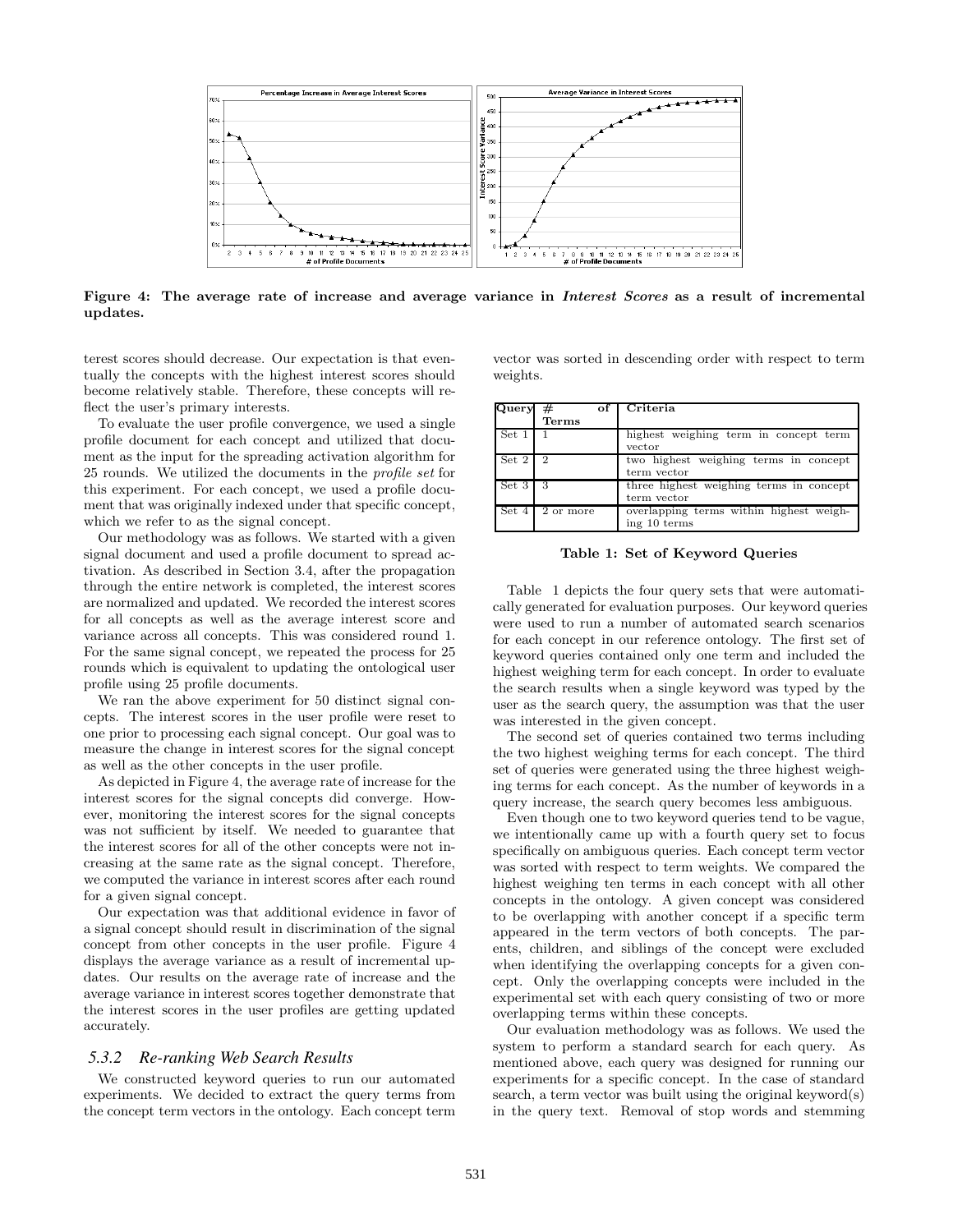

**Figure 5: Average** *Top-n Recall* **and** *Top-n Precision* **comparisons between the personalized search and standard search using "overlap queries".**



**Figure 6: Percentage of improvement in** *Top-n Recall* **and** *Top-n Precision* **achieved by personalized search relative to standard search with various query sizes.**

was utilized. Each term in the original query was assigned a weight of 1.0.

The search results were retrieved from the test set, the signal and noise document collection, by using a cosine similarity measure for matching. Using an interval of ten, we calculated the *Top-n Recall* and *Top-n Precision* for the search results.

Next, documents from the profile set were utilized to simulate user interest for the specific concept. For each query, we started with a new instance of the ontological user profile with all interest scores initialized to one. Such a user profile represents a situation where no initial user interest information is available. We performed our spreading activation algorithm to update interest scores in the ontological user profile.

After building the ontological user profile, we sorted the original search results based on our re-ranking algorithm and computed the *Top-n Recall* and *Top-n Precision* with the personalized results. In order to compare the standard search results with the personalized search results, we computed the average *Top-n Recall* and *Top-n Precision*, depicted in Figure 5. We have also computed the percentage of improvement between standard and personalized search for *Top-n Recall* and *Top-n Precision*, depicted in Figure 6.

#### **5.4 Discussion of Experimental Results**

When using a search engine, users typically formulate ambiguous queries which contain between one to three keywords. The search results that are returned from the search engine may satisfy the search criteria but often fail to meet the user's search intention.

Personalized search provides the user with results that accurately satisfy their specific goal and intent for the search. The queries used in our experiments were intentionally designed to be short to demonstrate the effectiveness of our Web search personalization approach, especially in the typical case of Web users who tend to use very short queries.

Simulating user behavior allowed us to run automated experiments with a larger data set. In the worst case scenario, the user would enter only a single keyword. The evaluation results show significant improvement in recall and precision for single keyword queries as well as gradual enhancement for two-term and three-term queries. As the number of keywords in a query increase, the search query becomes more clear.

In addition to the one, two, and three keyword queries, we ran experiments with the overlap query set to focus on ambiguous queries. Two users may use the exact same keyword to express their search interest even though each user has a completely distinct intent for the search. For example, the keyword *Python* may refer to *python as a snake* as well as the *Python programming language* sense.

The purpose of the overlap queries is to simulate real user behavior where the user enters a vague keyword query as the search criteria. Our evaluation results verify that using the ontological user profiles for personalizing search results is an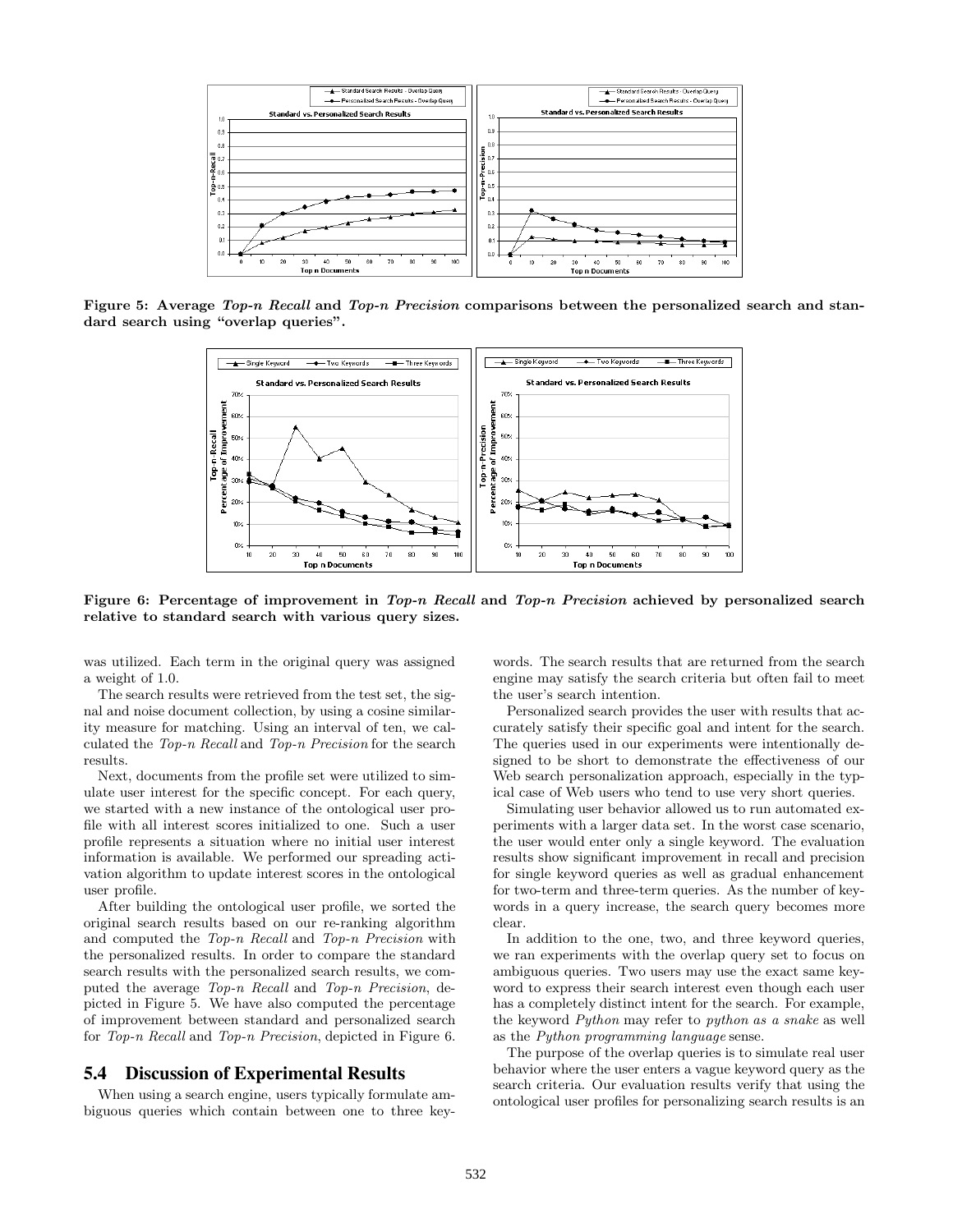effective approach. Especially with the overlap queries, our evaluation results confirm that the ambiguous query terms are disambiguated by the semantic evidence in the ontological user profiles.

# **6. CONCLUSIONS AND OUTLOOK**

We have presented a framework for contextual information access using ontologies and demonstrated that the semantic knowledge embedded in an ontology combined with long-term user profiles can be used to effectively tailor search results based on users' interests and preferences.

In our future work, we plan to continue evaluating the stability and convergence properties of the ontological profiles as interest scores are updated over consecutive interactions with the system. Since we focus on implicit methods for constructing the user profiles, the profiles need to adapt over time. Our future work will involve designing experiments that will allow us to monitor user profiles over time to ensure the incremental updates to the interest scores accurately reflect changes in user interests.

#### **7. REFERENCES**

- [1] M. Aktas, M. Nacar, and F. Menczer. Using hyperlink features to personalize web search. In *Advances in Web Mining and Web Usage Analysis, Proceedings of the 6th International Workshop on Knowledge Discovery from the Web, WebKDD 2004*, Seattle, WA, August 2004.
- [2] H. Alani, K. O'Hara, and N. Shadbolt. Ontocopi: Methods and tools for identifying communities of practice. In *Proceedings of the IFIP 17th World Computer Congress - TC12 Stream on Intelligent Information Processing*, pages 225–236, Deventer, The Netherlands, The Netherlands, 2002.
- [3] J. Allan, et al. Challenges in information retrieval and language modeling. *ACM SIGIR Forum*, 37(1):31–47, 2003.
- [4] O. Boydell and B. Smyth. Capturing community search expertise for personalized web search using snippet-indexes. In *Proceedings of the 15th ACM International Conference on Information and Knowledge Management, CIKM 2006*, pages 277–286, Arlington, VA, November 2006.
- [5] H. Chang, D. Cohn, and A. McCallum. Learning to create customized authority lists. In *Proceedings of the 7th International Conference on Machine Learning, ICML 2000*, pages 127–134, San Francisco, CA, July 2000.
- [6] P. Chirita, C. Firan, and W. Nejdl. Summarizing local context to personalize global web search. In *Proceedings of the 15th ACM International Conference on Information and Knowledge Management, CIKM 2006*, pages 287–296, Arlington, VA, November 2006.
- [7] P. A. Chirita, W. Nejdl, R. Paiu, and C. Kohlschutter. Using odp metadata to personalize search. In *Proceedings of the 28th Annual International ACM SIGIR Conference on Research and Development in Information Retrieval, SIGIR 2005*, pages 178–185, Salvador, Brazil, August 2005.
- [8] P. A. Chirita, D. Olmedilla, and W. Nejdl. Pros: A personalized ranking platform for web search. In *Proceedings of the 3rd International Conference on*

*Adaptive Hypermedia and Adaptive Web-Based Systems, AH 2004*, Eindhoven, The Netherlands, August 2004.

- [9] S. Dumais, T. Joachims, K. Bharat, and A. Weigend. Implicit measures of user interests and preferences. *ACM SIGIR Forum*, 37(2), 2003.
- [10] S. Gauch, J. Chaffee, and A. Pretschner. Ontology-based personalized search and browsing. *Web Intelligence and Agent Systems*, 1(3-4), 2003.
- [11] T. R. Gruber. Towards principles for the design of ontologies used for knowledge sharing. In *Formal Ontology in Conceptual Analysis and Knowledge Representation*, Deventer, The Netherlands, 1993.
- [12] H. Haav and T. Lubi. A survey of concept-based information retrieval tools on the web. In *5th East-European Conference, ADBIS 2001*, pages 29–41, Vilnius, Lithuania, September 2001.
- [13] T. H. Haveliwala. Topic-sensitive pagerank. In *Proceedings of the 11th International World Wide Web Conference, WWW 2002*, Honolulu, Hawaii, May 2002.
- [14] G. Jeh and J. Widom. Scaling personalized web search. In *Proceedings of the 12th international conference on World Wide Web, WWW 2003*, pages 271–279, Budapest, Hungary, May 2003.
- [15] R. Kraft, F. Maghoul, and C. C. Chang. Y!q: contextual search at the point of inspiration. In *Proceedings of the 14th ACM International Conference on Information and Knowledge Management, CIKM 2005*, pages 816–823, Bremen, Germany, November 2005.
- [16] S. Lawrence. Context in web search. *IEEE Data Engineering Bulletin*, 23(3):25–32, 2000.
- [17] F. Liu, C. Yu, and W. Meng. Personalized web search for improving retrieval effectiveness. *IEEE Transactions on Knowledge and Data Engineering*, 16(1):28–40, 2004.
- [18] A. Micarelli and F. Sciarrone. Anatomy and empirical evaluation of an adaptive web-based information filtering system. *User Modeling and User-Adapted Interaction*, 14(2-3):159–200, 2004.
- [19] S. Middleton, N. Shadbolt, and D. D. Roure. Capturing interest through inference and visualization: Ontological user profiling in recommender systems. In *Proceedings of the International Conference on Knowledge Capture, K-CAP 2003*, pages 62–69, Sanibel Island, Florida, October 2003.
- [20] M. Porter. An algorithm for suffix stripping. *Program*, 14(3):130–137, 1980.
- [21] F. Qiu and J. Cho. Automatic identification of user interest for personalized search. In *Proceedings of the 15th International World Wide Web Conference, WWW 2006*, pages 727–736, Edinburgh, Scotland, May 2006.
- [22] D. Ravindran and S. Gauch. Exploting hierarchical relationships in conceptual search. In *Proceedings of the 13th International Conference on Information and Knowledge Management, ACM CIKM 2004*, Washington DC, November 2004.
- [23] C. Rocha, D. Schwabe, and M. P. de Aragao. A hybrid approach for searching in the semantic web. In *Proceedings of the 13th international conference on*